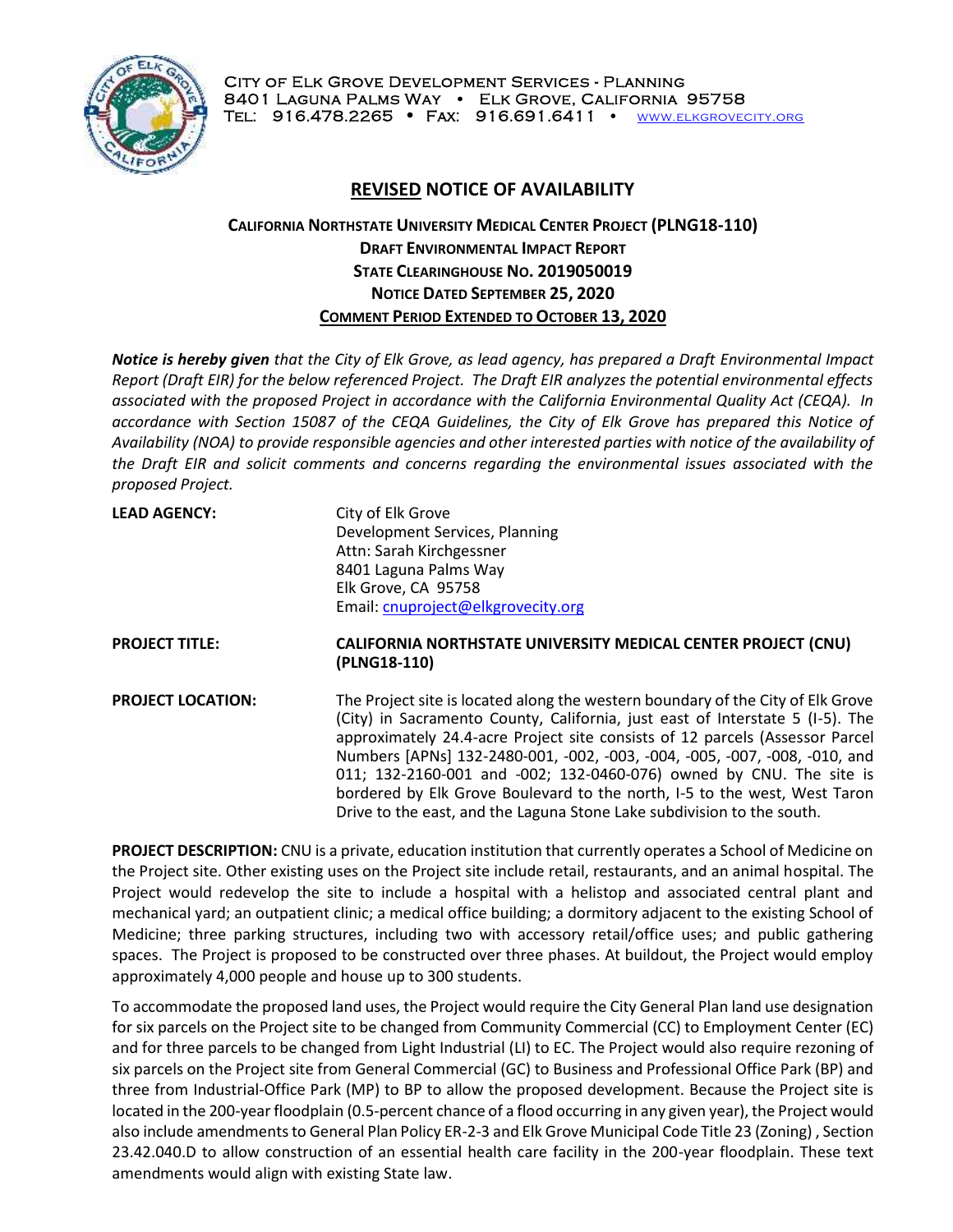Other requested City actions for the Project would include:

- City approval of an amendment to the Bicycle, Pedestrian, and Trails Master Plan to modify the location of a proposed Class I multipurpose trail alignment
- City approval of a District Development Plan, including overall site plan approval and establishment of development elements, including, but not limited to, parking, landscaping, pedestrian improvements, general building size and location, and other features that are common across the site
- City approval of a Major Design Review for the architecture of the proposed Phase I buildings (hospital and central plant)
- City approval of a Conditional Use Permit
- City approval of a Uniform Sign Program
- City abandonment of West Taron Court
- City execution of the agreement for Elk Grove Police Department services

Pursuant to the Jobs and Economic Improvement Through Environmental Leadership Act (also known as Assembly Bill [AB] 900), the governor certified the Project as an eligible project under AB 900 on December 30, 2019, and forwarded this determination to the Joint Legislative Budget Committee for consideration pursuant to PRC Section 21184(b)(2)(B). The Joint Legislative Budget Committee issued a concurrence letter on January 27, 2020.

**SIGNIFICANT ENVIRONMENTAL EFFECTS:** The City has prepared a DEIR pursuant to the California Environmental Quality Act (CEQA). A Final EIR (Response to Comments) will be prepared following public review and comment. The City will consider this information when deliberating the Project.

The DEIR analyzes impacts in the areas of Aesthetics, Air Quality, Biological Resources, Cultural and Tribal Cultural Resources, Energy, Geology and Soils, Greenhouse Gas Emissions and Climate Change, Hazards and Hazardous Materials, Hydrology and Water Quality, Land Use and Planning, Noise, Population and Housing, Public Services, Transportation, Utilities and Service Systems, Cumulative Impacts, and Other CEQA-Required Analysis. The Project site is not included on a list of hazardous materials sites compiled pursuant to Government Code Section 65962.5.

The following significant and unavoidable impacts are identified in the DEIR:

- Impact 3.1-1: Substantially Degrade the Existing Visual Character
- Impact 3.1-3: Create a New Source of Substantial Light or Glare That Would Adversely Affect Day or Nighttime Views
- Impact 3.2-3: Result in a Net Increase in Long-Term Operational Criteria Air Pollutant and Precursor Emissions That Exceed Sacramento Metropolitan Air Quality Management District (SMAQMD)- Recommended Thresholds
- Impact 3.11-1: Create Construction-Generated Noise
- Impact 3.11-4: Create Ambulance Siren Noise
- Impact 3.15-1: Environmental Impacts From Expansion of Infrastructure
- Impact 4-1: Contribute to Cumulative Visual Character Impacts
- Impact 4-2: Contribute to Cumulative Light and Glare Impacts
- Impact 4-5: Contribute to Cumulative Long-Term Operational Criteria Air Pollutant or Precursor Emissions
- Impact 4-16: Contribute to Cumulative Groundwater Impacts